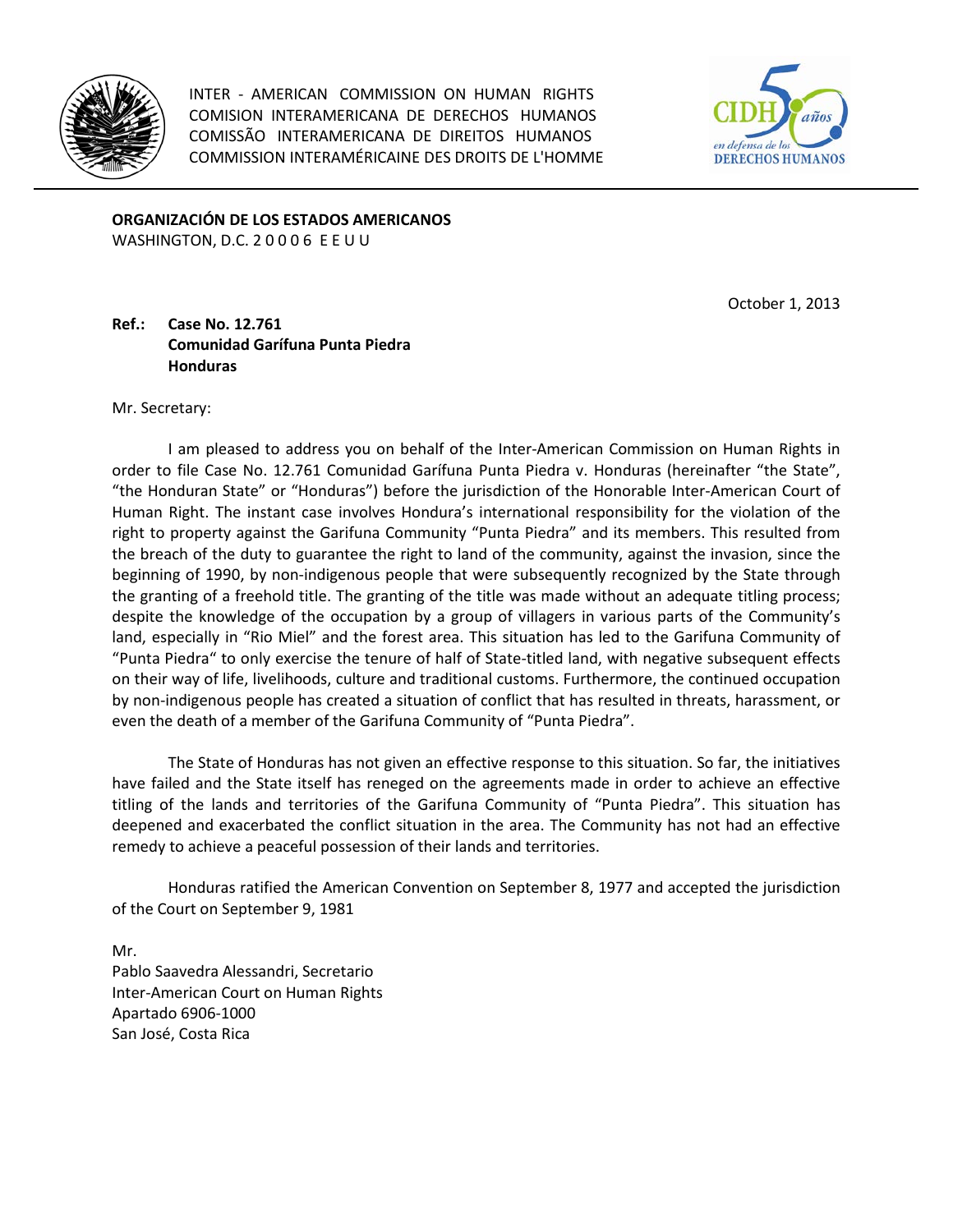The Commission has designated Commissioner Tracy Robinson and Emilio Álvarez Icaza L., Executive Secretary, as its delegate. Likewise, Elizabeth Abi-Mershed, Deputy Executive Secretary, Silvia Serrano Guzmán, Isabel Madariaga y Cristina Blanco, attorney of the Executive Secretariat of the IACHR, have been designated to serve as legal advisors.

In accordance with Article 35 of the Rules of Procedure of the Inter-American Court, the Commission is enclosing a copy of Merits Report No. 30/13, prepared in compliance with Article 50 of the American Convention, as well as a copy of the entire file before the Inter-American Commission (Appendix I.) and the attachments used to prepare the Report on the Merits (Attachment). The Commission adopted its Report on the Merits No. 30/13 on March 21, 2013.

The Merits Report was transmitted to the State on April 1, 2013, granting it two months to provide information on the measures adopted in compliance with the recommendations. On June 21, 2013, the State of Honduras submitted a communication expressing its will to comply with the recommendations On June 26, 2013 the State requested an extension and expressively gave the waiver regarding article 51 of the Convention. The IACHR granted the extension requested for three months. By means of the communication of September 1, 2013, informing the State of the granting, the Commission requested to the State to present information regarding the fulfillment of the recommendations. To date, the State has not sent the requested report.

The Commission submits the case to the jurisdiction of the Court due to the needs of justice in the particular case for the victims.

Although the State of Honduras expressed its willingness to comply with the recommendations made by the Commission and formulated a proposal, that proposal does not correspond to the principal reparation involved in the case, which is the effective regularization of the lands and territories of the Garífuna Community of "Punta Piedra." In addition, its alternative proposals were emphatically rejected by the community. Since the State was granted an initial extension of three months, it has not responded to the Commission's request for information regarding progress made in complying with the recommendations nor has it sought an additional extension of the deadline.

In accordance to the above mentioned, the IACRH concluded that:

1. The State of Honduras violated the right to property enshrined in Article 21 of the American Convention on Human Rights, in connection with Articles 1.1 and 2 thereof, to the detriment of the Garifuna Community of Punta Piedra and its members.

2. The State of Honduras violated the right to judicial protection enshrined in Article 25 of the American Convention on Human Rights, in connection with Articles 1.1 and 2 thereof, to the detriment of the Garifuna Community of Punta Piedra and its members.

As a consequence, the Commission suggests to the Court to request to the State to:

1. Adopt as soon as possible the necessary measures to make effective the right to communal property and possession of the Garifuna Community of Punta Piedra and its members, with respect to their ancestral territory; and, in particular, the legislative, administrative and other measures necessary to effectively normalize their title, in accordance with their customary law, values, practices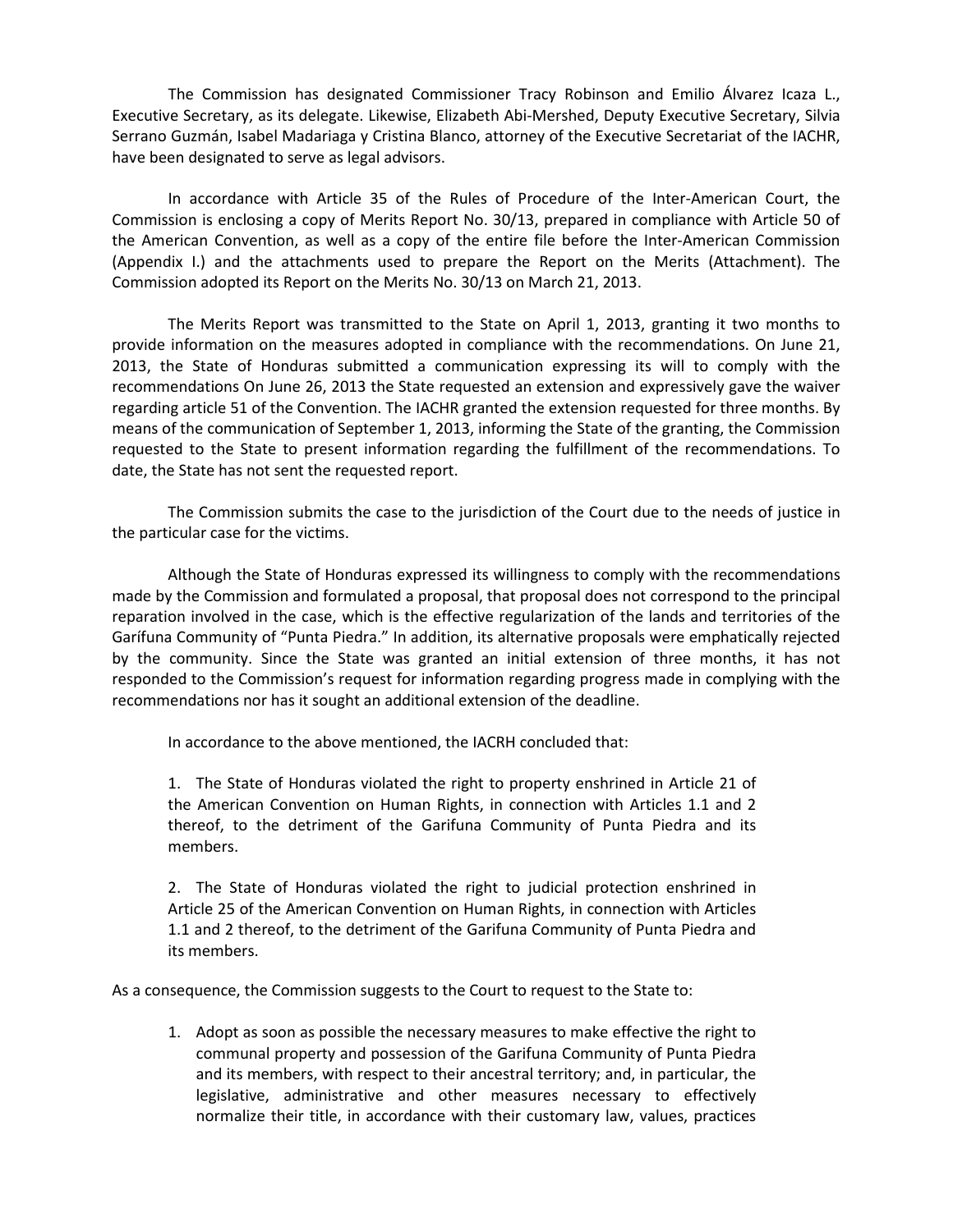and customs and ensure the members of the Community to be able to continue to lead their traditional way of life, in keeping with their cultural identity, social structure, economic system, distinct customs, beliefs and traditions.

- 2. Take the necessary steps to prevent that the Garifuna Community of Punta Piedra and its members are subject to discriminatory acts and, in particular, are exposed to violence by third parties by virtue of their ethnic origin.
- 3. Adopt an effective and simple remedy that protects the right of indigenous peoples of Honduras to claim and gain access to their traditional territories and provide for effective protection of said territories from actions of the State or third parties that infringe their right of property.
- 4. Investigate and punish those responsible for the threats, harassment, acts of violence and intimidation, and damage to the property of the Community of Punta Piedra and its members.
- 5. Redress individually and collectively the consequences of the violation of the aforementioned rights. Especially, considering the damages caused to the members of the Garifuna Community of Punta Piedra as a result of the failure to clear the title of their ancestral territory as well as the damages caused on the territory itself by the acts of third parties.
- 6. Adopt the necessary measures to prevent similar acts from happening in the future, in keeping with the duty to prevent and ensure the fundamental rights recognized in the American Convention.

Apart from the need to obtain justice, the Commission considers the case presents issues of public Inter-American order.

Specifically, the case constitutes an opportunity for the Inter-American Court to deepen its jurisprudence on the rights of indigenous peoples in two ways. On the one hand, it relates to the obligation to guarantee the right to property over their lands, territories and natural resources, of indigenous peoples, against the invasion on behalf of non-indigenous third parties. Besides, the Court will be able to pronounce itself on the obligation of the State to create the conditions so that indigenous peoples' properties over their lands, territories and natural resources can be exercised in a pacific and non-threatening manner to their way of life, social organization, uses and traditional practices.

On the other hand, it refers to the right to effective judicial protection of the indigenous peoples, when, disregarding that they have a property title in their favor, they do not have access to coercive mechanisms to ensure that their rights be respected against invasions and threats posed by non-indigenous third parties.

Taking into account that the said issues affect in a relevant manner the Inter-American public interest, the Commission offers an expert witness declaration according to Article 35.1 f) of the Rules of Procedure of the Court:

A person whose name will be informed shortly, who will give his opinion on the obligation to guarantee the right to property of the indigenous peoples over their lands, territories and natural resources. The expert will further develop on the scope of this obligation regarding the invasion of the